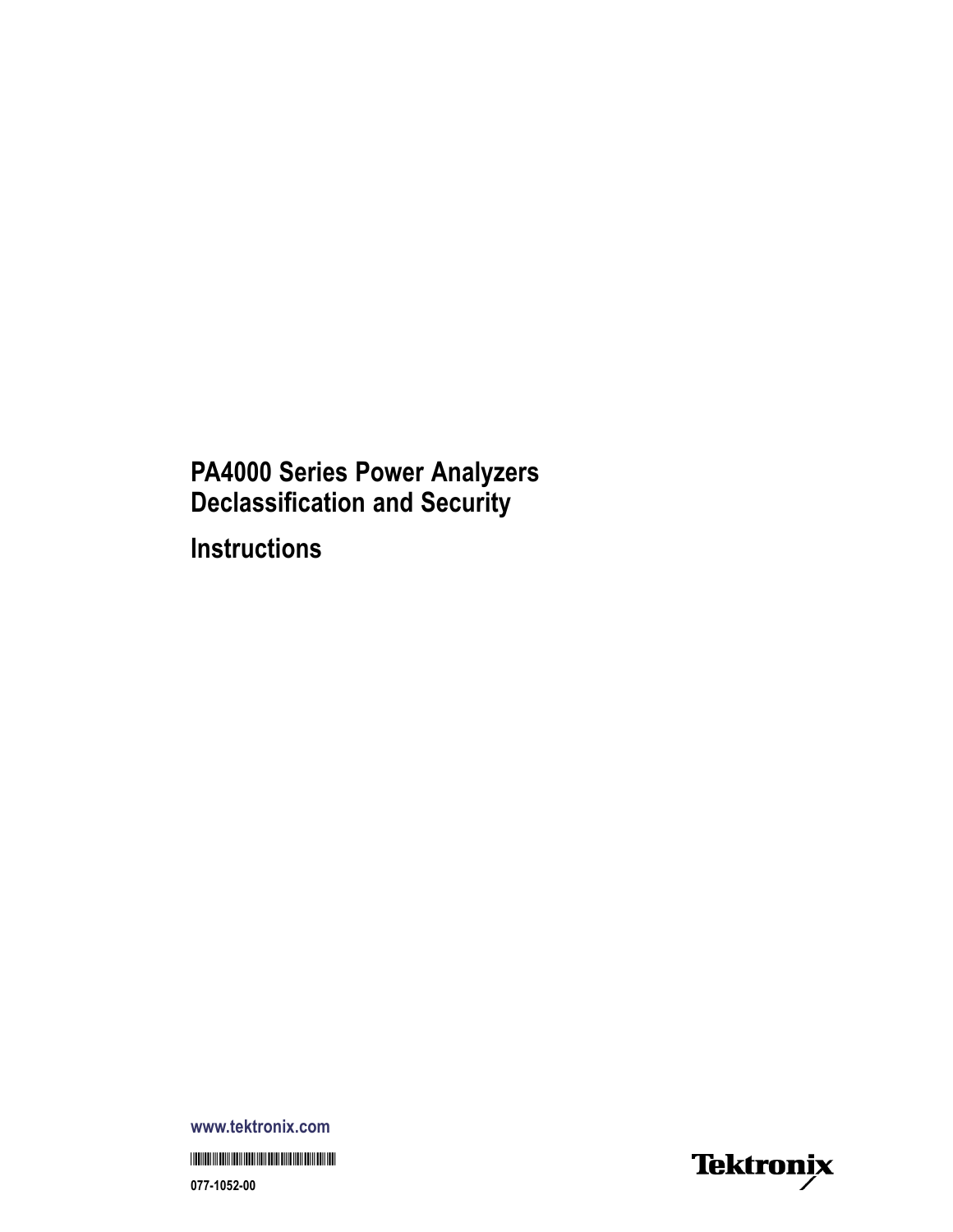Copyright © Tektronix. All rights reserved. Licensed software products are owned by Tektronix or its subsidiaries or suppliers, and are protected by national copyright laws and international treaty provisions.

Tektronix products are covered by U.S. and foreign patents, issued and pending. Information in this publication supersedes that in all previously published material. Specifications and price change privileges reserved.

TEKTRONIX and TEK are registered trademarks of Tektronix, Inc.

TekSecure is a trademark of Tektronix, Inc.

#### **Contacting Tektronix**

Tektronix, Inc. 14150 SW Karl Braun Drive P.O. Box 500 Beaverton, OR 97077 USA

For product information, sales, service, and technical support:

- $\blacksquare$  In North America, call 1-800-833-9200.
- Worldwide, visit [www.tektronix.com](http://www.tektronix.com/contact) to find contacts in your area.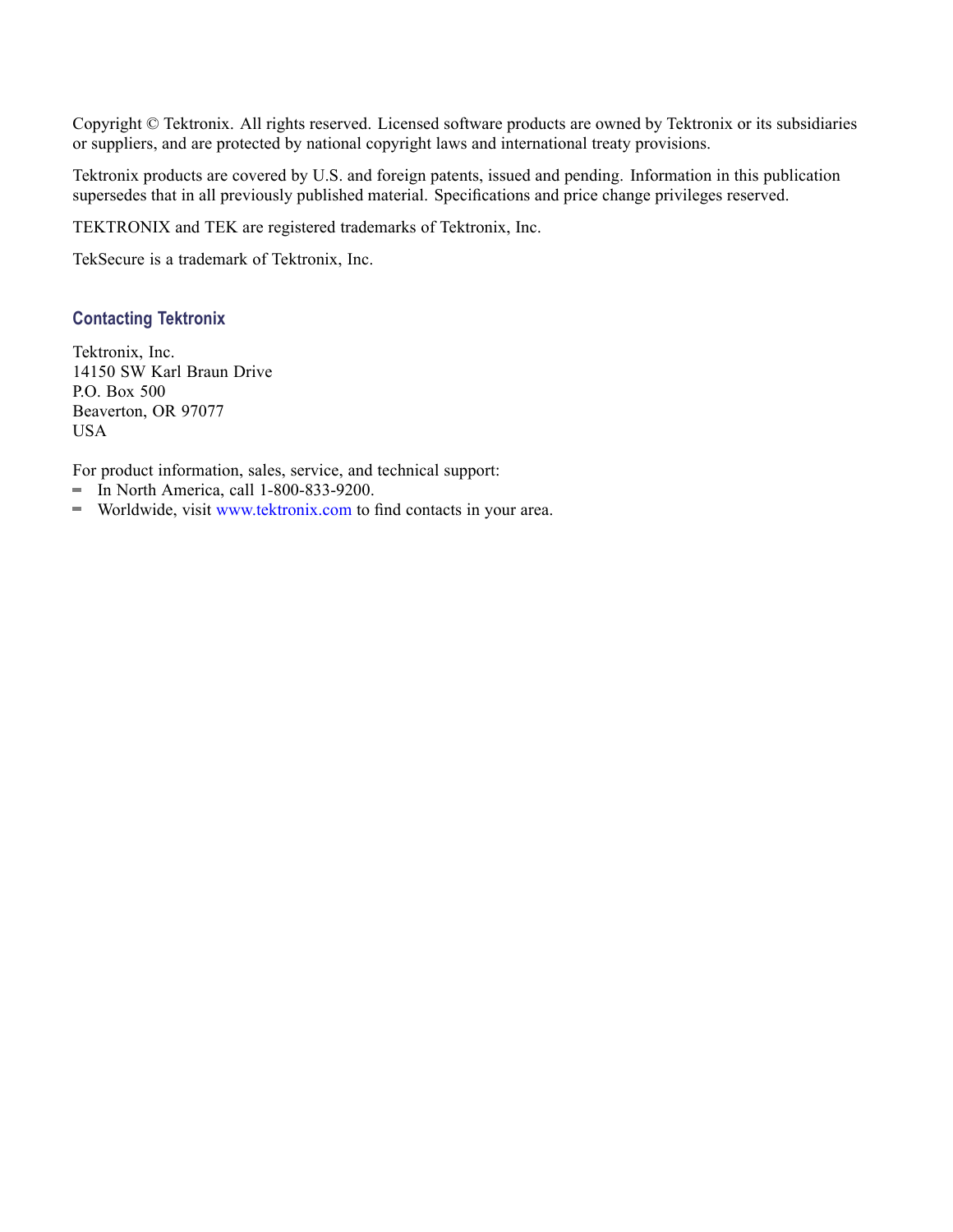# **Table of Contents**

Ī.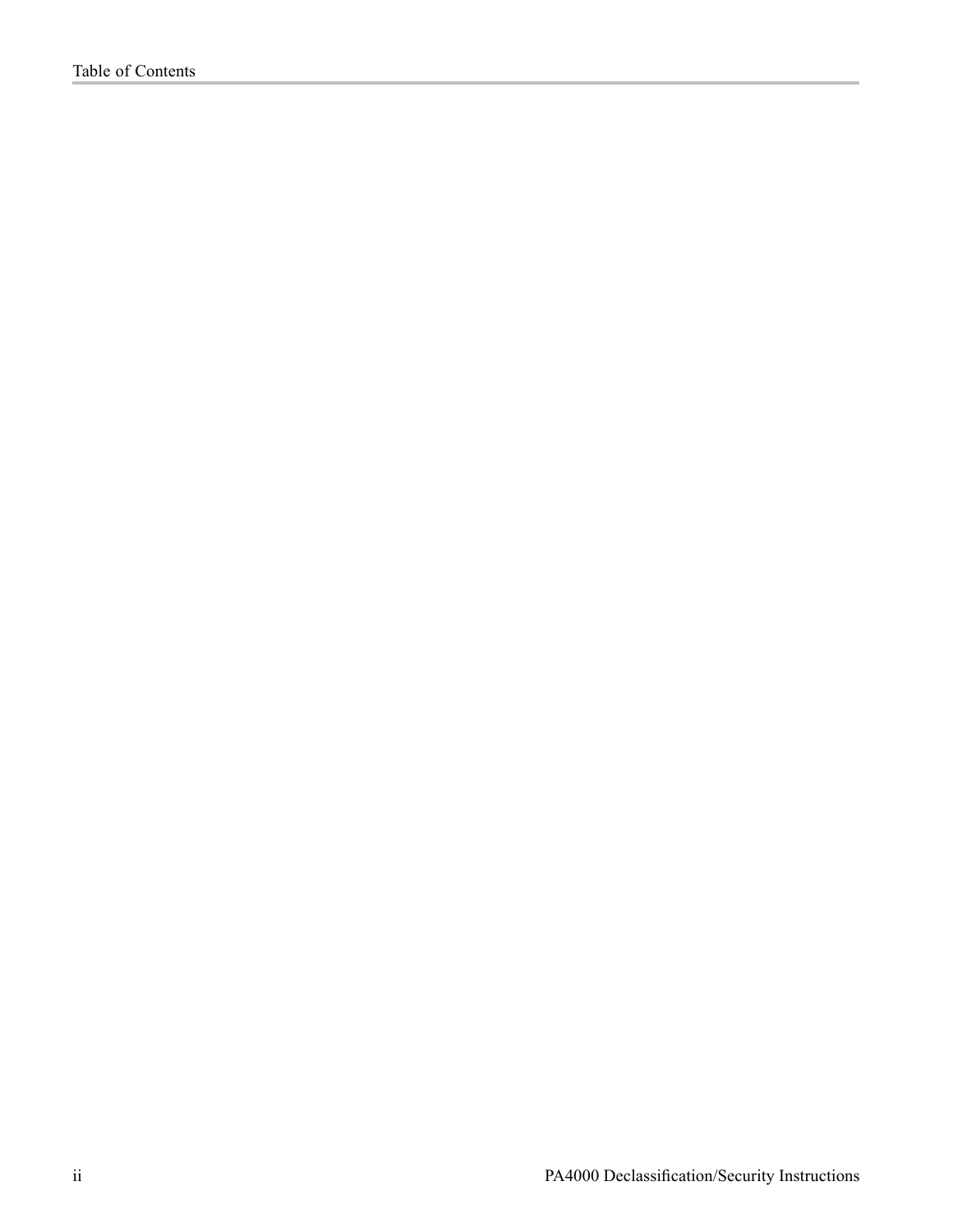# <span id="page-4-0"></span>**Preface**

|                          | If you have data security concerns, this document helps you to sanitize or remove<br>memory devices from the Tektronix PA4000 Power Analyzer.                                                                                                   |
|--------------------------|-------------------------------------------------------------------------------------------------------------------------------------------------------------------------------------------------------------------------------------------------|
|                          | The PA4000 Power Analyzer has data storage (memory) devices and data output<br>devices (USB ports, RS232, GPIB connector (optional), and LAN Ethernet<br>connector). These instructions explain how to clear or sanitize the memory<br>devices. |
|                          | If you have any questions, contact the Tektronix Technical Support Center at<br>www.tektronix.com/support.                                                                                                                                      |
| <b>Products</b>          | The following Tektronix products are covered by this document:<br>PA4000 $(1, 2, 3 \text{ or } 4 \text{ channels}).$                                                                                                                            |
| <b>Related Documents</b> | The Tektronix PA4000 Power Analyzer User Manual, part number 077-0815-xx,<br>is available on the Tektronix Web site at www.tektronix.com/manuals.                                                                                               |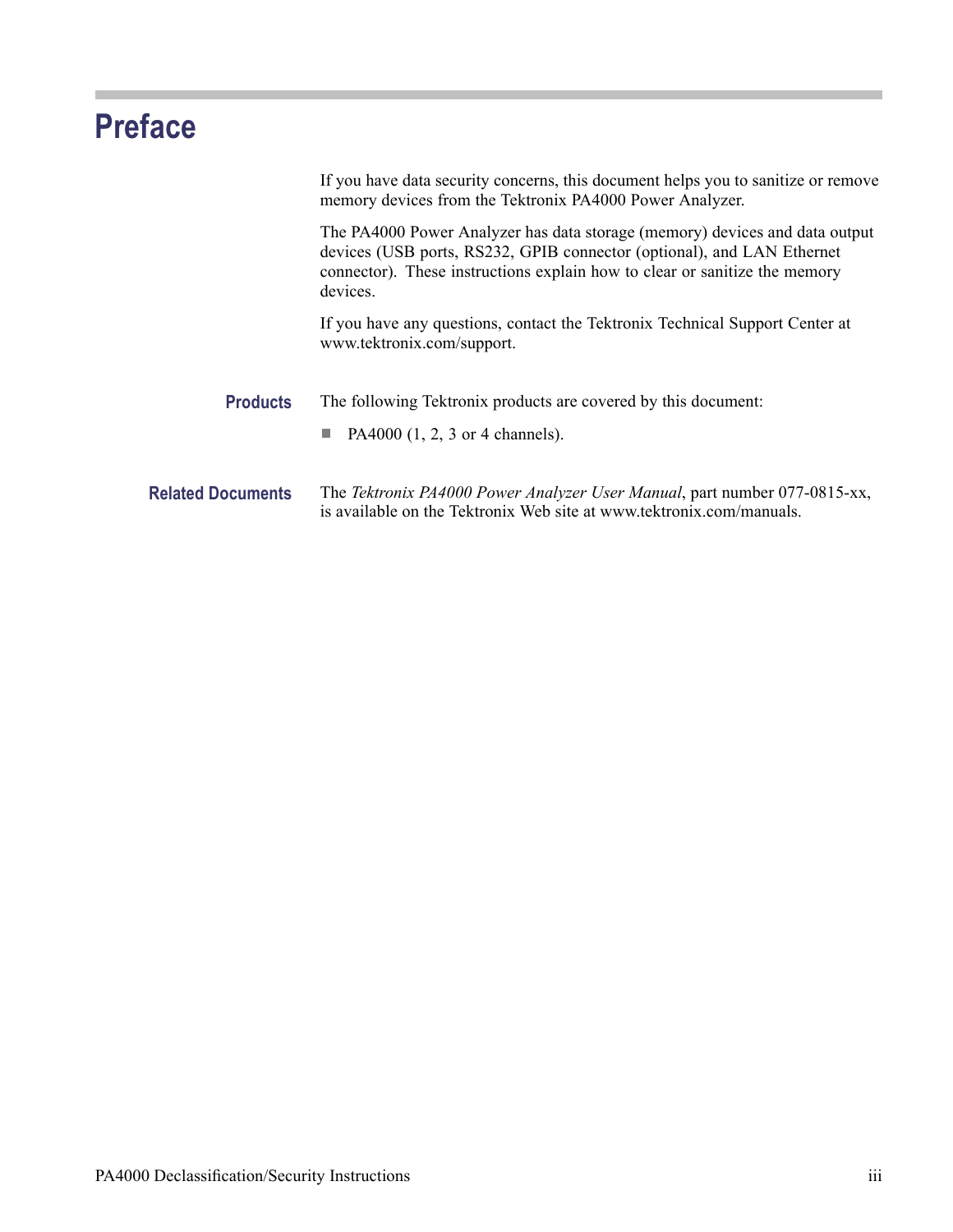- **Terms** The following terms may be used in this document:
	- L. **Clear.** This removes data on media/memory before reusing it in a secured area. All reusable memory is cleared to deny access to previously stored information by standard means of access.
	- **Erase.** This is equivalent to clear.  $\overline{\phantom{a}}$
	- **Instrument Declassification.** A term that refers to procedures that must be  $\overline{\mathcal{L}}$ undertaken before an instrument can be removed from a secure environment. Declassification procedures include memory sanitization and memory removal, and sometimes both.
	- $\mathcal{L}_{\mathcal{A}}$ **Media storage/data export device.** Any of several devices that can be used to store or export data from the instrument, such as a USB port.
	- n. **Nonvolatile memory.** Data is retained when the instrument is powered off.
	- $\Box$ **Power off.** Some instruments have a "Standby" mode, in which power is still supplied to the instrument. For the purpose of clearing data, putting the instrument in Standby mode does not qualify as powering off. For these products, you will need to either push a rear-panel OFF switch or remove the power source from the instrument.
	- $\Box$ **Remove.** This is a physical means to clear the data by removing the memory device from the instrument. Instructions are available in the product Service Manual.
	- $\mathcal{L}_{\text{max}}$ **Sanitize.** This eradicates the data from media/memory so that the data cannot be recovered by other means or technology. This is typically used when the device will be moved (temporarily or permanently) from a secured area to a non-secured area.
	- ш **Scrub.** The user is able to directly retrieve the memory device contents.
	- $\Box$ **User-modifiable.** The user can write to the memory device during normal instrument operation, using the instrument interface or remote control.
	- F. **Volatile memory.** Data is lost when the instrument is powered off.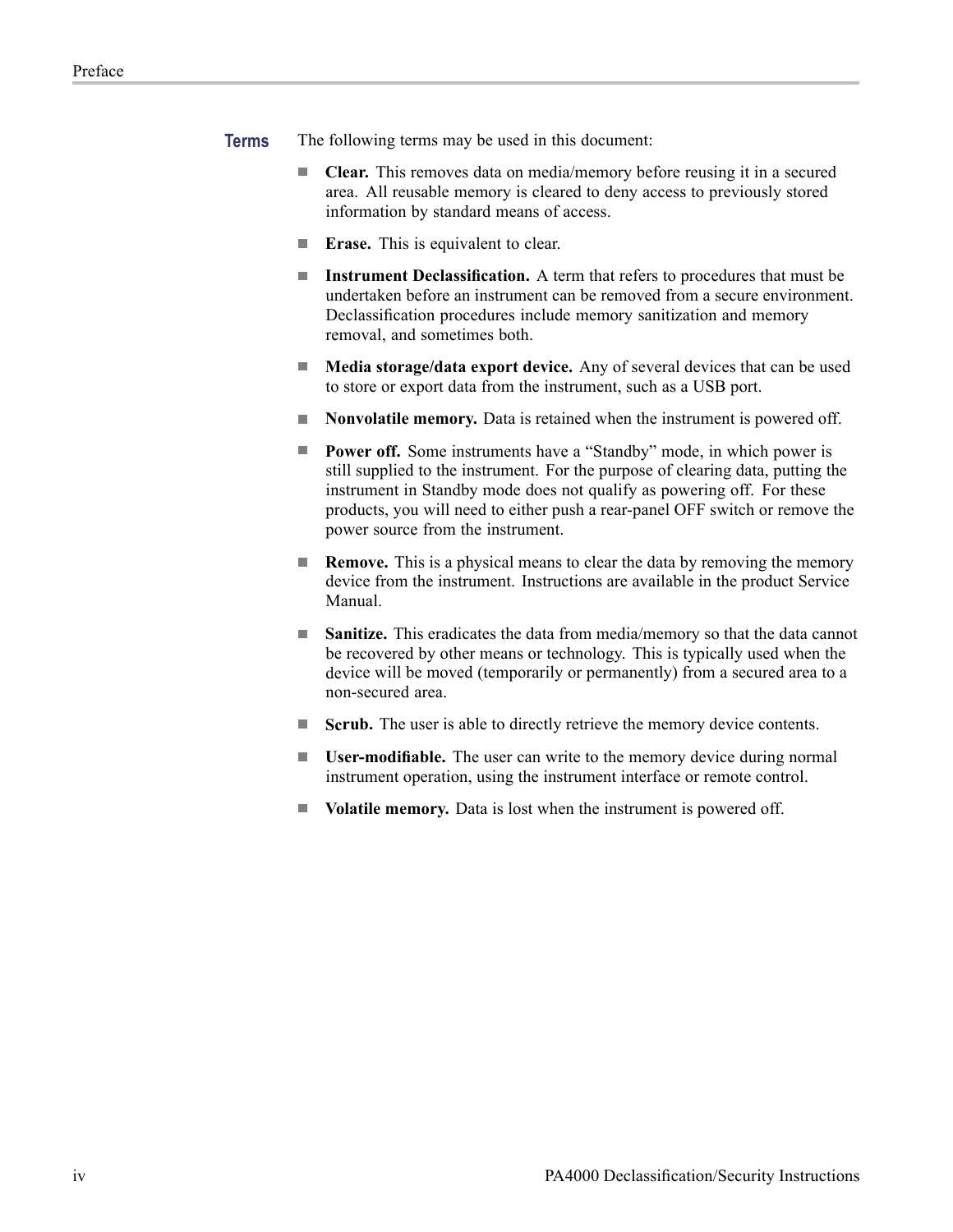## <span id="page-6-0"></span>**Clear and Sanitize Procedures**

|                                 | The following terms are used in the tables in this section:                                                                                                                                                                                                                          |  |  |  |  |  |
|---------------------------------|--------------------------------------------------------------------------------------------------------------------------------------------------------------------------------------------------------------------------------------------------------------------------------------|--|--|--|--|--|
| <b>Type of User Info Stored</b> | This column describes the type of user information that is stored in the device:                                                                                                                                                                                                     |  |  |  |  |  |
|                                 | User data. Waveforms and other measurement data that represent signals<br>П<br>that users connect to the instrument.                                                                                                                                                                 |  |  |  |  |  |
|                                 | User settings. Instrument settings that the user can change.<br>П                                                                                                                                                                                                                    |  |  |  |  |  |
|                                 | Both. Both user data and user settings are stored in the device.<br>ш                                                                                                                                                                                                                |  |  |  |  |  |
|                                 | None. Neither user data nor user settings are stored in the device.<br>$\Box$                                                                                                                                                                                                        |  |  |  |  |  |
| <b>Method of Modification</b>   | This column indicates the method of modifying data:                                                                                                                                                                                                                                  |  |  |  |  |  |
|                                 | <b>Direct.</b> The user can modify the data.<br>П                                                                                                                                                                                                                                    |  |  |  |  |  |
|                                 | <b>Indirect.</b> The instrument system resources modify the data. The user cannot<br>П<br>modify the data.                                                                                                                                                                           |  |  |  |  |  |
| <b>User Accessible</b>          | This column indicates whether the user can retrieve the device contents:                                                                                                                                                                                                             |  |  |  |  |  |
|                                 | Yes. The user can directly retrieve the memory device contents.<br>ш                                                                                                                                                                                                                 |  |  |  |  |  |
|                                 | No. The user cannot retrieve the memory device contents.<br>$\Box$                                                                                                                                                                                                                   |  |  |  |  |  |
| <b>To Clear</b>                 | This column tells how to clear data from the media or memory device before<br>reusing it in a secured area. All reusable memory is cleared to deny access to<br>previously stored information by standard means of access.                                                           |  |  |  |  |  |
| <b>To Sanitize</b>              | This column tells how to eradicate the data from the media or memory device so<br>that the data cannot be recovered by other means or technology. This is typically<br>used when the device will be moved (temporarily or permanently) from a secured<br>area to a non-secured area. |  |  |  |  |  |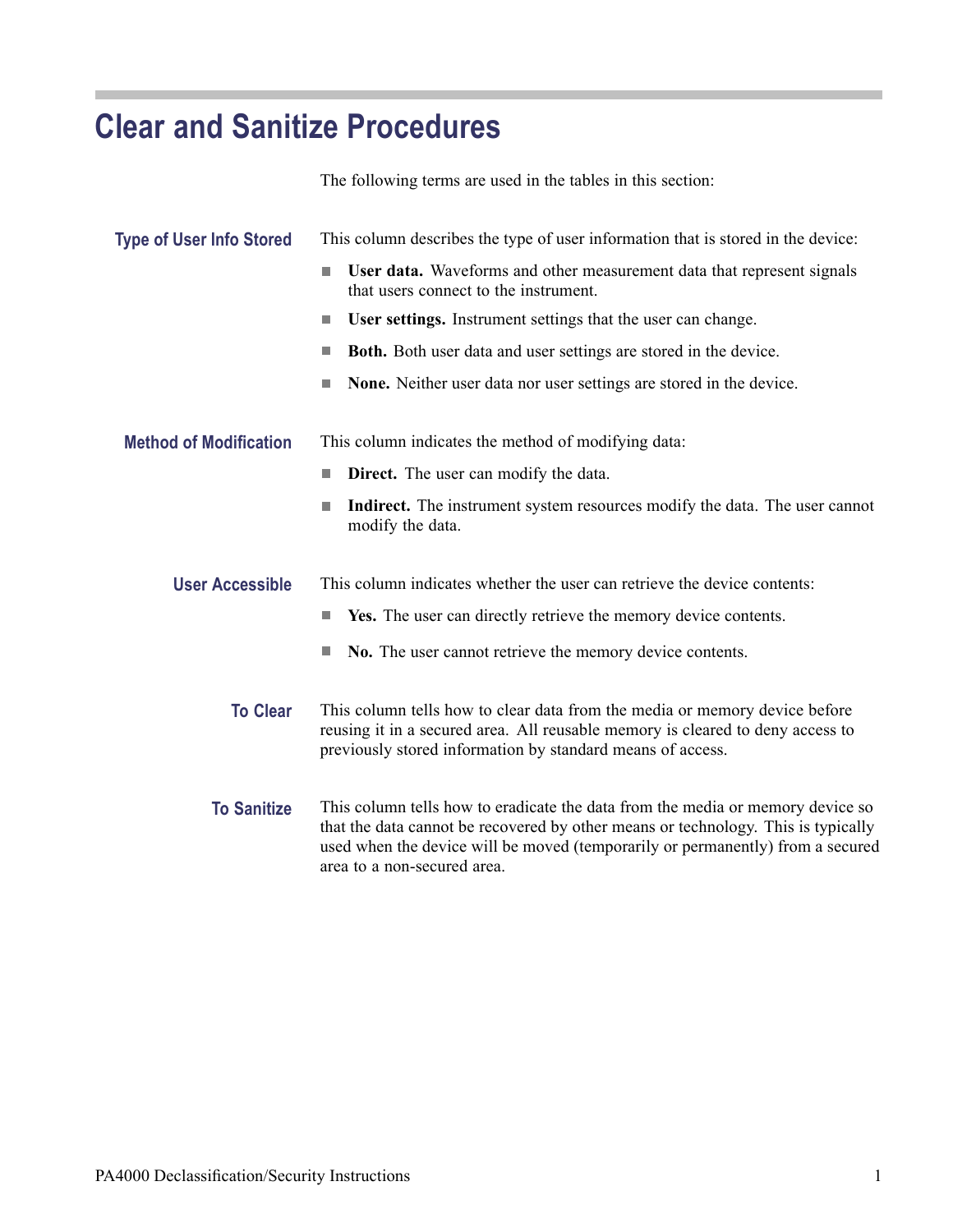### <span id="page-7-0"></span>**Memory Devices**

The following tables list the volatile and nonvolatile memory devices in the standard instrument and listed options. Detailed procedures to clear or sanitize these devices, if any, are shown following each table.

#### **Table 1: Volatile memory devices for the PA4000**

| Type and minimum<br>size                   | <b>Function</b>                         | Type of<br>user info<br>stored | <b>Backed</b><br>up by<br>battery | <b>Method</b><br>οf | modificationData input method | Location                                  | <b>User</b><br>accessible | To clear                                                           |
|--------------------------------------------|-----------------------------------------|--------------------------------|-----------------------------------|---------------------|-------------------------------|-------------------------------------------|---------------------------|--------------------------------------------------------------------|
| Internal SRAM<br>(34 kBytes)               | Main DSP<br>system memory               | User<br>settings               | No                                | Indirectly          | Firmware                      | CPU Card,<br>U <sub>3</sub>               | No                        | Remove power<br>from the<br>instrument for at<br>least 20 seconds. |
| DRAM (2 Mbytes)                            | Display memory                          | Data on<br>display             | No                                | Indirectly          | Firmware                      | CPU Card,<br>U <sub>24</sub>              | No                        | Remove power<br>from the<br>instrument for at<br>least 20 seconds. |
| SRAM (1 MBytes)                            | Main DSP<br>system memory               | User<br>settings               | No                                | Indirectly          | Firmware                      | CPU Card,<br>U <sub>2</sub>               | No                        | Remove power<br>from the<br>instrument for at<br>least 20 seconds. |
| Internal SRAM<br>$(512$ kBytes) x 4        | Analog<br>measurement<br>system program | Measurement No<br>results      |                                   | Indirectly          | Firmware                      | CPU Card<br>U28, U30,<br>U32 and<br>U34   | <b>No</b>                 | Remove power<br>from the<br>instrument for at<br>least 20 seconds. |
| Ethernet controller<br>Internal 3808 Bytes | Ethernet<br>controller<br>variables     | Results<br>transfer            | No                                | Indirectly          | Firmware                      | Ethernet /<br>USB card,<br>U <sub>4</sub> | No                        | Remove power<br>from the<br>instrument for at<br>least 20 seconds. |
| USB client controller<br>(4 kBytes)        | USB client<br>variables                 | Results<br>transfer            | No                                | Indirectly          | Firmware                      | Ethernet /<br>USB card,<br>U <sub>3</sub> | <b>No</b>                 | Remove power<br>from the<br>instrument for at<br>least 20 seconds. |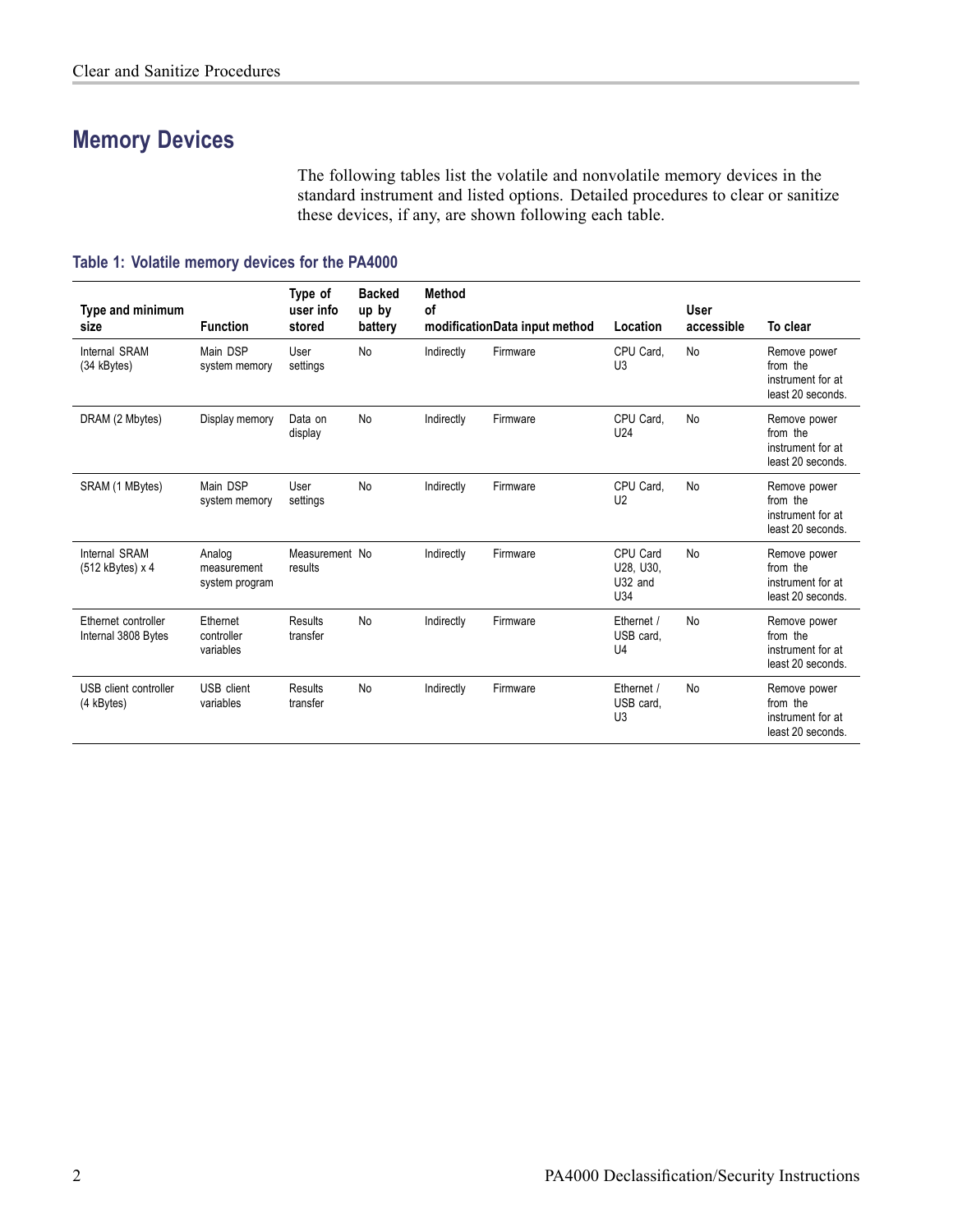#### <span id="page-8-0"></span>**Table 2: Nonvolatile memory devices**

| Type and<br>minimum size                 | <b>Function</b>                    | <b>Type</b><br>of user<br>info<br>stored | Method of<br>modification method | Data input                                           | Location             | <b>User</b><br>accessible | To clear                                                                                                                | To sanitize                                                                                                                  |
|------------------------------------------|------------------------------------|------------------------------------------|----------------------------------|------------------------------------------------------|----------------------|---------------------------|-------------------------------------------------------------------------------------------------------------------------|------------------------------------------------------------------------------------------------------------------------------|
| EEPROM,<br>128 kBytes                    | Calibration<br>constants           | None                                     | Indirect via<br>firmware         | Factory<br>configuration                             | Analog<br>module, U1 | No                        | Not applicable, does<br>not contain user<br>data or settings.<br>Clearing would<br>disable instrument<br>functionality. | Not applicable,<br>does not contain<br>user data or<br>settings. Sanitizing<br>would disable<br>instrument<br>functionality. |
| EEPROM,<br>(128 kBytes)                  | User<br>configuration<br>storage   | User<br>config.<br>storage               | Indirect via<br>firmware         | User changing the<br>configuration of<br>the product | CPU Card, U8         | No                        | See instructions<br>below.                                                                                              | Not applicable.<br>Sanitizing would<br>disable instrument<br>functionality.                                                  |
| CPU internal flash<br>$(512$ kBytes)     | <b>Stores</b><br>operating<br>code | None                                     | Indirect via<br>firmware         | Firmware upgrade<br>program                          | CPU Card. U3         | No                        | Not applicable, does<br>not contain user<br>data or settings.<br>Clearing would<br>disable instrument<br>functionality. | Not applicable.<br>Sanitizing would<br>disable instrument<br>functionality.                                                  |
| CPU external flash<br>(1 Mbyte)          | <b>Stores</b><br>operating<br>code | None                                     | Indirect via<br>firmware         | Firmware upgrade<br>program                          | CPU Card. U4         | No                        | Not applicable, does<br>not contain user<br>data or settings.<br>Clearing would<br>disable instrument<br>functionality. | Not applicable.<br>Sanitizing would<br>disable instrument<br>functionality.                                                  |
| USB client<br>processor<br>$(64$ kBytes) | Stores<br>operating<br>code        | None                                     | None                             | Factory<br>programming                               | USB/                 | <b>No</b>                 | Not applicable, does<br>not contain user<br>data or settings.<br>Clearing would<br>disable instrument<br>functionality. | Not applicable.<br>Sanitizing would<br>disable instrument<br>functionality.                                                  |
| Ethernet controller<br>$(128$ kBytes)    | <b>Stores</b><br>operating<br>code | None                                     | None                             | Factory<br>programming                               | CPU card             | No                        | Not applicable, does<br>not contain user<br>data or settings.<br>Clearing would<br>disable instrument<br>functionality. | Not applicable.<br>Sanitizing would<br>disable instrument<br>functionality.                                                  |

### **Secure User Memory**

To secure the non-volatile memory, follow the *Secure* procedure below. In any case, no measurement results are stored. Only instrument setup and calibration may be are stored in memory inside the PA4000.

**Secure** To erase confidential data from your PA4000 power analyzer, perform the following procedure. This procedure does not erase or change factory calibration constants.

The following user settings need to be cleared as separate actions: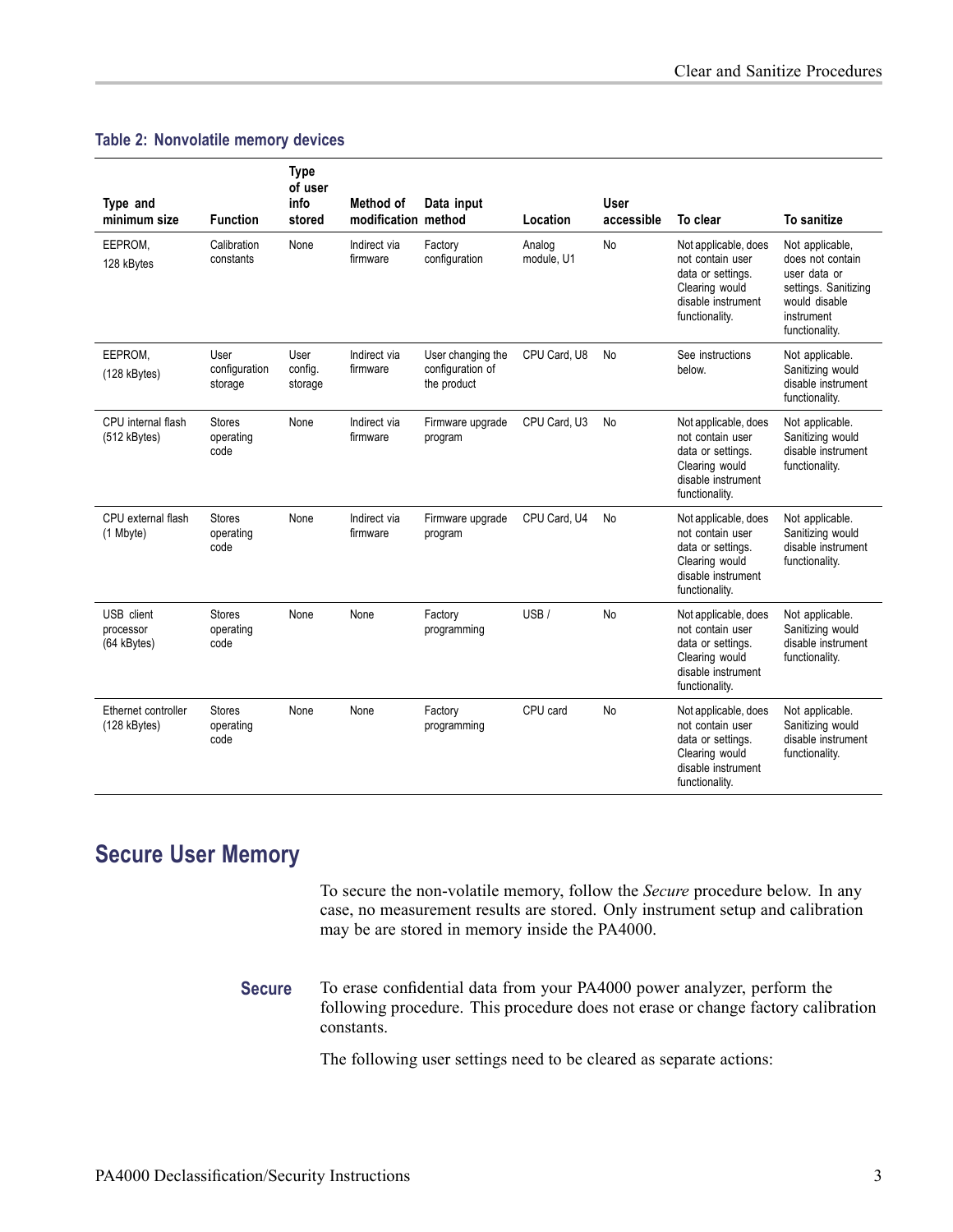- п Current configuration
- L. User configurations 1 though 8
- ш User Communications Settings (these are not reset by loading the default configuration)

#### **To reset the current configuration (used at power on).**

- **1.** Press the front panel **MENU** button.
- **2.** Scroll down to **User Configuration**.
- **3.** Select **Load Default Configuration**.
- **4.** Wait for confirmation that the configuration has been loaded.

#### **To reset configurations 1 through 8 to default.**

- **1.** First load the default configuration as detailed above.
- **2.** Select **Configuration 1** (the first configuration below *Save To USB* option).
- **3.** Scroll down to **Save Current Configuration** and select this option (bottom soft key).
- **4.** When finished, select **OK**.
- **5.** If the name of the configuration is not "Configuration 1", then rename the configuration.
- **6.** Repeat steps 2 through 5 for configurations 2 through 8.

#### **To clear the communication settings.**

- **1.** Press the front panel **MENU** button.
- **2.** Scroll down to **Interfaces**.
- **3.** In the RS232 menu, set the baud rate to the factory default of **38400**.
- **4.** In the GPIB menu set the address to the factory default of **5**.
- **5.** In the Ethernet IP Selection Method menu, select the factory default of **Set IP using DHCP**.
- **6.** In the Ethernet Static IP Setting menu, set the IP address to **192.168.2.255**, the Subnet mask to **255.255.255.0** and the Default Gateway to **192.168.2.1** (factory defaults).